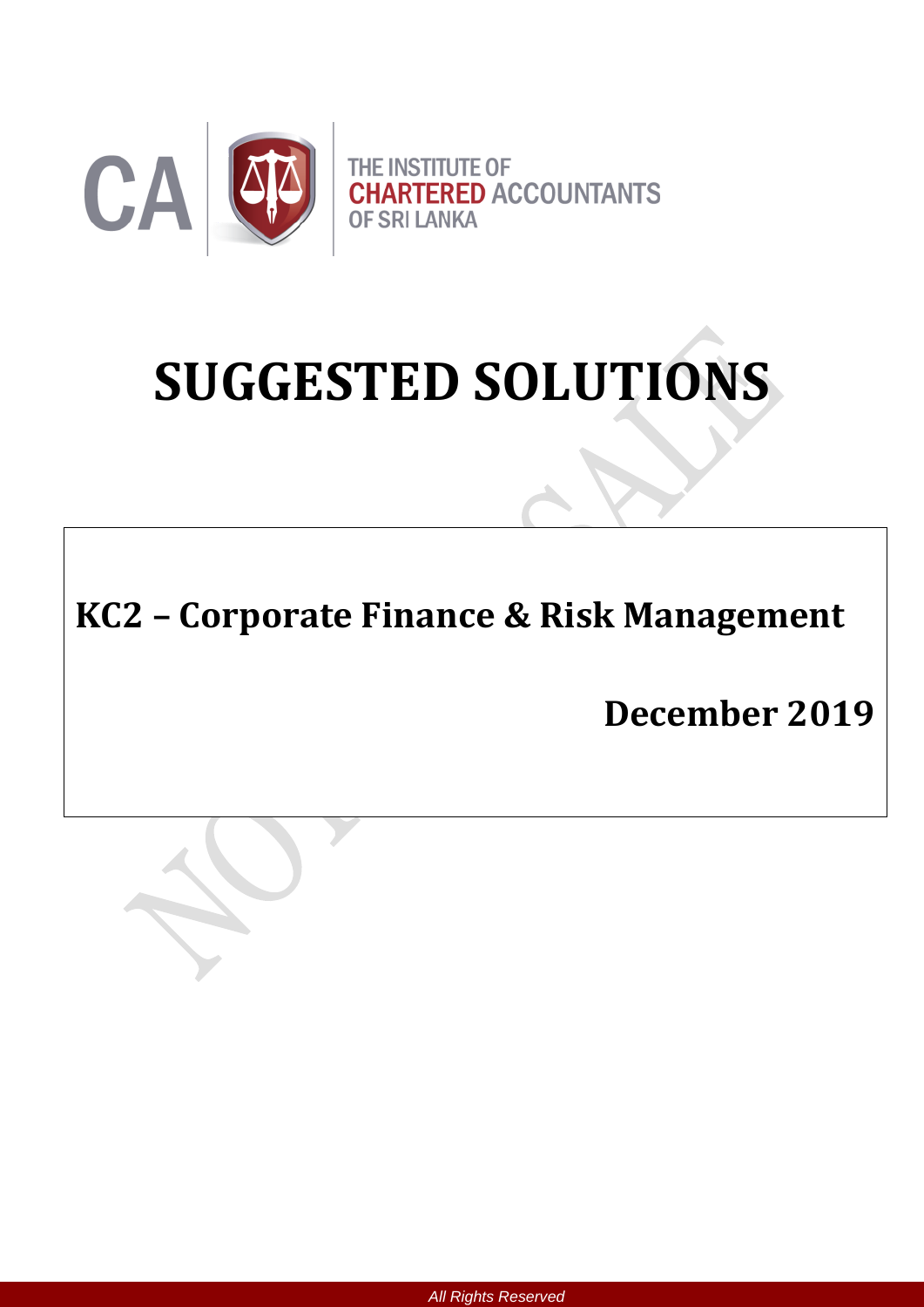#### **Answer 01**

Relevant Learning Outcomes/s: 1.2.2/2.2.1/2.1.1/6.2.2 Study text reference: 71/102/105-109/66/67/627/634-638/630-634

(a) The finance manager is of the view that the economic slowdown is the root cause for the current situation. However when we look at the behaviour of some of the key ratios it seems that this is due to some issues other than economic slowdown.

For example the demand for non-essential goods such as electrical items, will drastically come down in an economic slowdown as people will have no adequate liquidity to spend on such goods. Therefore the sales should ideally come down. But the sales have increased by 40% when compared with the last year.

Therefore it is vital to look at some other ratios to figure out what has gone wrong. Refer ratio analysis done in the current year and comparable ratios for last year. **(Working 1)**

#### **Highlights from ratio analysis**

- 01. Inventory levels have gone up by 92%
- 02. Trade receivables have gone up by 109%
- 03. Sales increased by 40%
- 04. Finance cost has increased by 40%
- 05. Overdraft has increased by 102%
- 06. Stated capital has not increased
- 07. Current ratio has deteriorated
- 08. Ouick ratio has deteriorated
- 09. The GP has come down and NP has come down despite the increase in sales

The above behaviour is a clear indication of overtrading. In other words the company has not managed its capital base to operate at higher levels of sales. Instead it has used short term financing such as bank overdrafts and trade payables to manage working capital, leading to lower profitability.

This is supported by zero increase of stated capital or long term loans.

Therefore disagree with the finance manager's viewpoint that the recent economic slowdown is the key reason. There could have been some impact from economic slowdown, but the key reason is overtrading.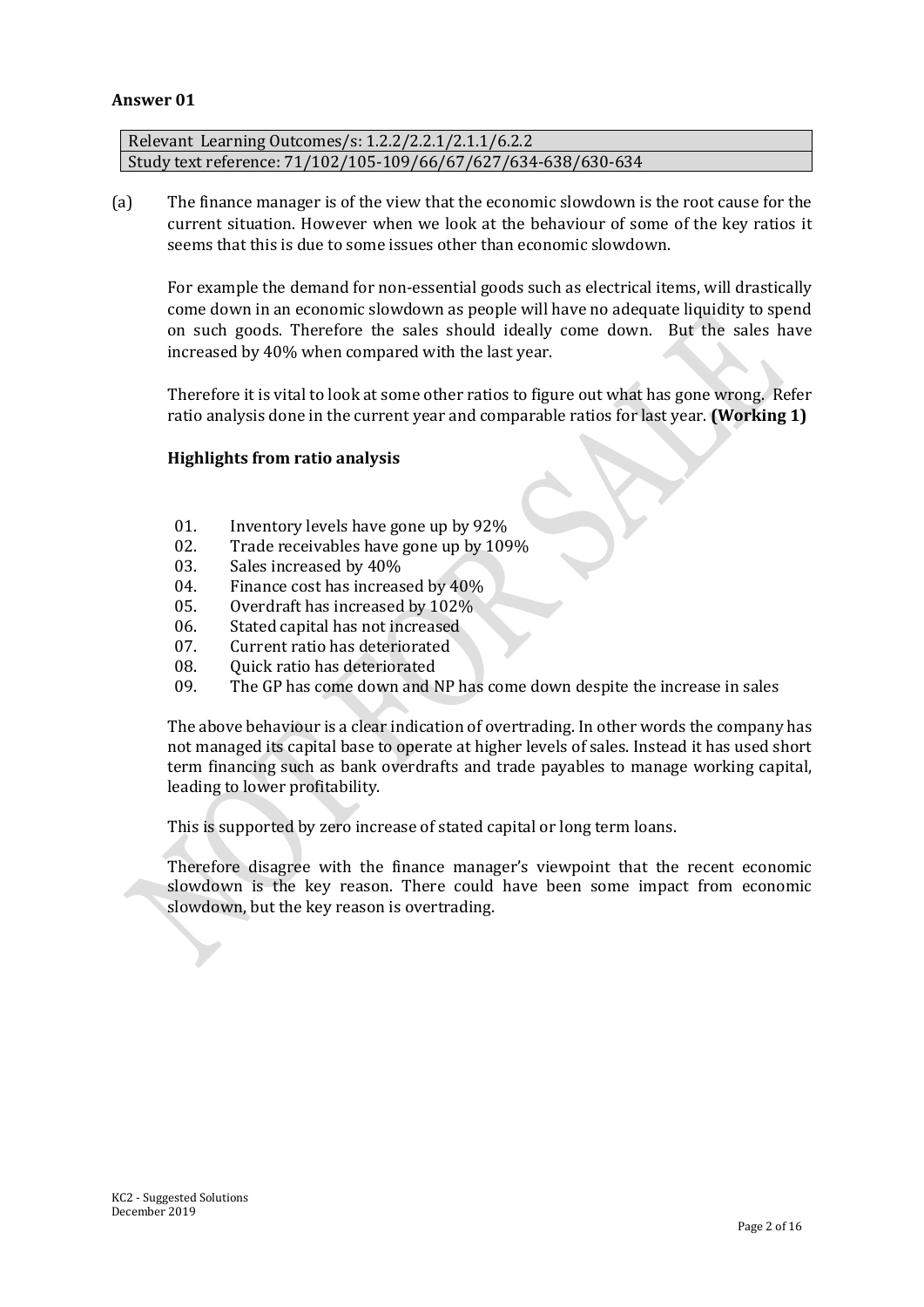| <b>Working 1</b>              | 2019  |       | 2018  |       |
|-------------------------------|-------|-------|-------|-------|
| Inventory days                | 52    | Days  | 39    | Days  |
| Receivables collection period | 45    | Days  | 30    | Days  |
| Payables payment period       | 53    | Days  | 33    | Days  |
| Current ratio                 | 1.15  | Times | 1.28  | Times |
| Quick ratio                   | 0.58  | Times | 0.61  | Times |
| Sales/Net working capital     | 30.53 | Times | 26.73 | Times |
| GP ratio                      | 13%   |       | 17%   |       |
| PBT ratio                     | 7%    |       | 10%   |       |
| Inventory turnover ratio      | 7.07  | Times | 9.28  | Times |
| Receivables turnover ratio    | 8.13  | Times | 12.15 | Times |
| Non-current assets increase   | 7%    |       |       |       |
| Inventory increase            | 92%   |       |       |       |
| Trade receivables increase    | 109%  |       |       |       |
| Trade payables increase       | 138%  |       |       |       |
| OD increase                   | 102%  |       |       |       |

#### (b) **Overdraft facility**

As explained above, the reason for the current situation is resulting from a mismatch of investment and financing. MBI has used short term financing for long term investment which is not sustainable. Increasing the OD facility would have an impact on the bottom line of the company. Therefore this action is not recommended.

What is recommended is either equity capital infusion or a long term loan arranged at lower interest rates.

Trade payables should be settled through trade receivables. Temporarily the company can look for a factoring option as well.

#### **Altering the reorder quantity (ROQ)**

Annual inventory management cost under the current method and the proposed method is given below. It seems that the proposed method has an inventory cost of Rs. 1,816,667 which is above the cost calculated using the EOQ model.

The optimal order size is calculated based on the EOQ model. EOQ based optimal order quantity is set at 80,623 units, which ends up with lowest cost compared to the proposed method. Therefore the optimal order size would be more appropriate.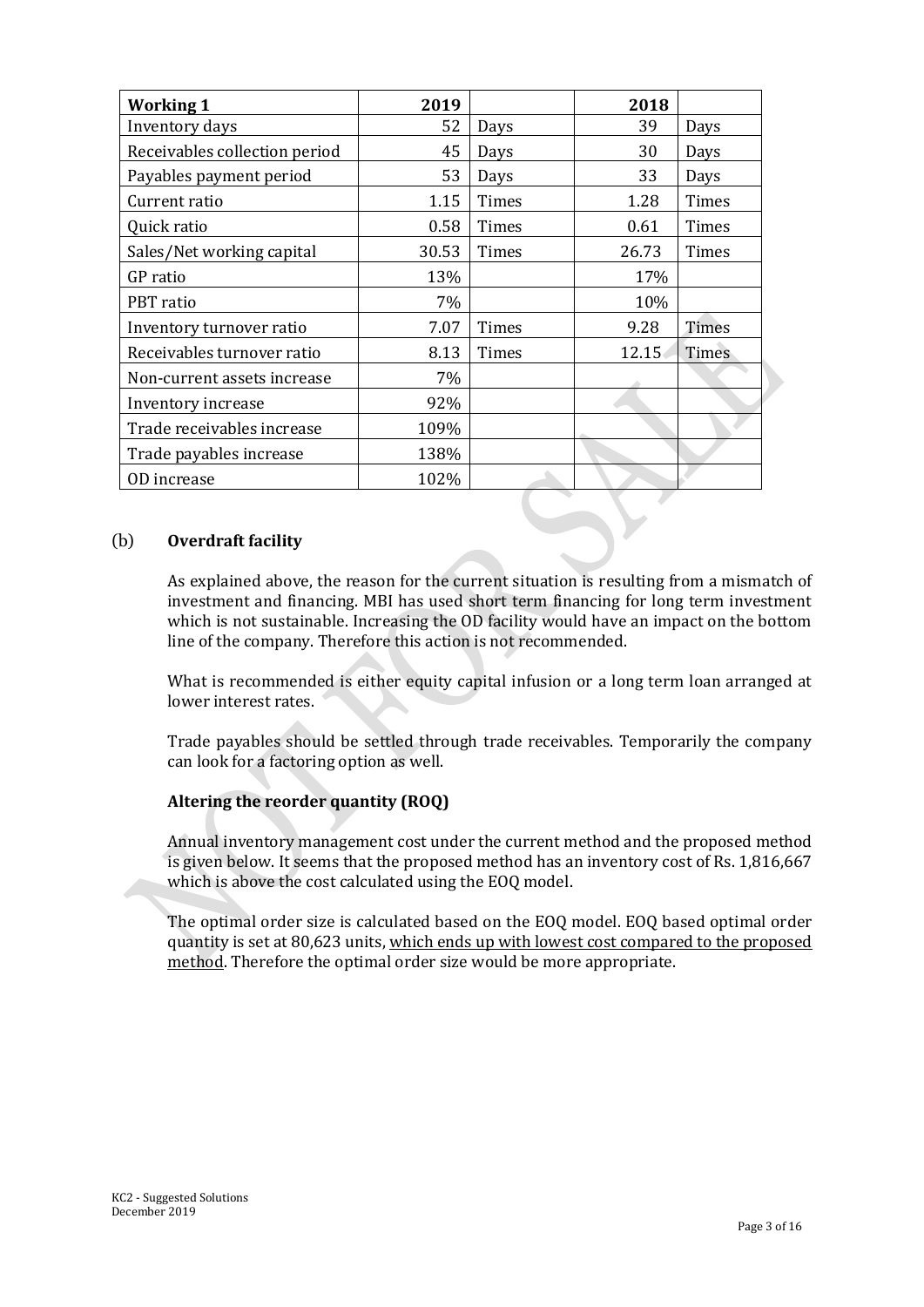|                               | Proposed<br>method | Current<br>method | <b>EOQ</b> |
|-------------------------------|--------------------|-------------------|------------|
| <b>Order quantity</b>         | 75,000             | 100,000           | 80,623     |
| Number of orders              | 8.67               | 6.5               | 8.06       |
| Ordering cost per order (Rs.) | 100,000            | 100,000           | 100,000    |
| Total ordering costs (Rs.)    | 866,667            | 650,000           | 806,222    |
|                               |                    |                   |            |
| <b>Holding cost</b>           |                    |                   |            |
| Weekly demand                 | 12,500             | 12,500            | 12,500     |
| Buffer stock                  | 10,000             | 10,000            | 10,000     |
| Average inventory             | 37,500             | 50,000            | 40,311.50  |
| Total holding cost (Rs.)      | 950,000            | 1,200,000         | 1,006,230  |
| Total cost (Rs.)              | 1,816,667          | 1,850,000         | 1,812,452  |

#### **Managing trade payables with a lead payment**

This is not a working capital management technique rather a risk management technique against unseen foreign exchange movements. There are three possible options to consider with the information provided.

Money market hedge Forward market hedge Lead payment

The summary of the results of each of the method is given below. (Refer **Working 2**)

 **LKR** Money market hedge: 47,343,980 Forward market hedge: 45,500,000 Lead payment: 48,172,500

We would not recommend the lead payment due to its resulting in the highest LKR cost.

Therefore the forward market hedge is considered most suitable.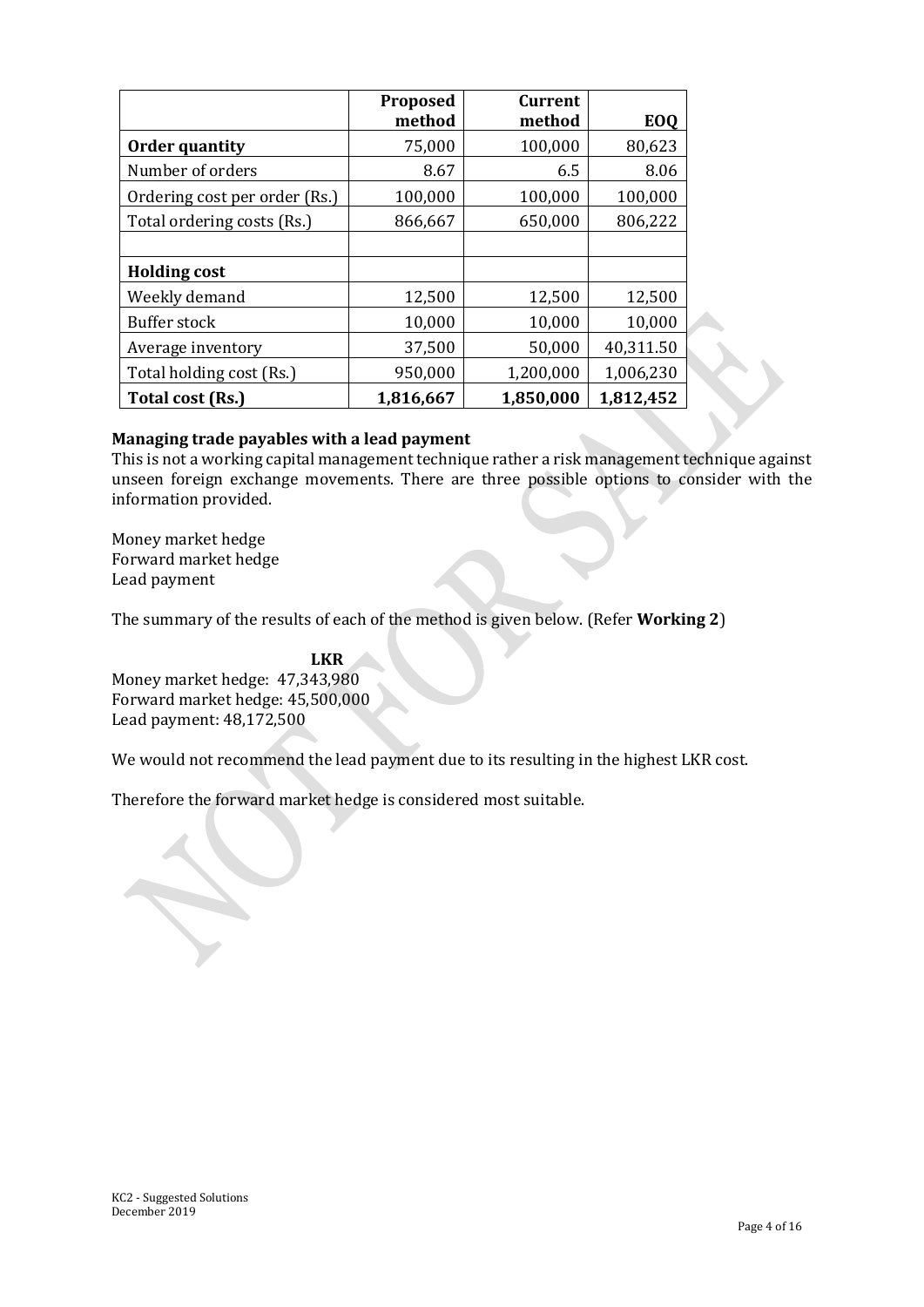## **Working 2**

| Money market rates available to MBI | <b>Borrowing</b><br>rate per<br>annum | <b>Deposit</b><br>rate per<br>annum |
|-------------------------------------|---------------------------------------|-------------------------------------|
| LKR interest rate                   | 14.1%                                 | $8.4\%$                             |
| USD interest rate                   | $4.0\%$                               | 3.50%                               |

|                                     | <b>Buying rate</b> | Selling rate |
|-------------------------------------|--------------------|--------------|
| Spot rate: 1 USD=                   | Rs. 178            | Rs. 180      |
| 6-month forward rate: 1 USD=        | Rs. 180            | Rs. 182      |
|                                     |                    |              |
| <b>Money market hedge</b>           |                    |              |
| How much USD to be deposited now    |                    |              |
| USD Bi-annual rate                  | 1.75%              |              |
| Target deposit in USD (in 6 months) | 250,000            |              |
| Amount to be deposited now in USD   | 245,700            |              |
| Cost of such amount in LKR          | 44,226,044         |              |
| LKR loan value in 6 months          | 47,343,980         |              |
|                                     |                    |              |
| <b>Forward market hedge</b>         |                    |              |
| Forward rate                        | 182                |              |
| <b>Cost in LKR</b>                  | 45,500,000         |              |
|                                     |                    |              |
| Lead payment                        |                    |              |
| Obtain a loan now                   | 45,000,000         |              |
| Value in 6 months                   | 48,172,500         |              |

P.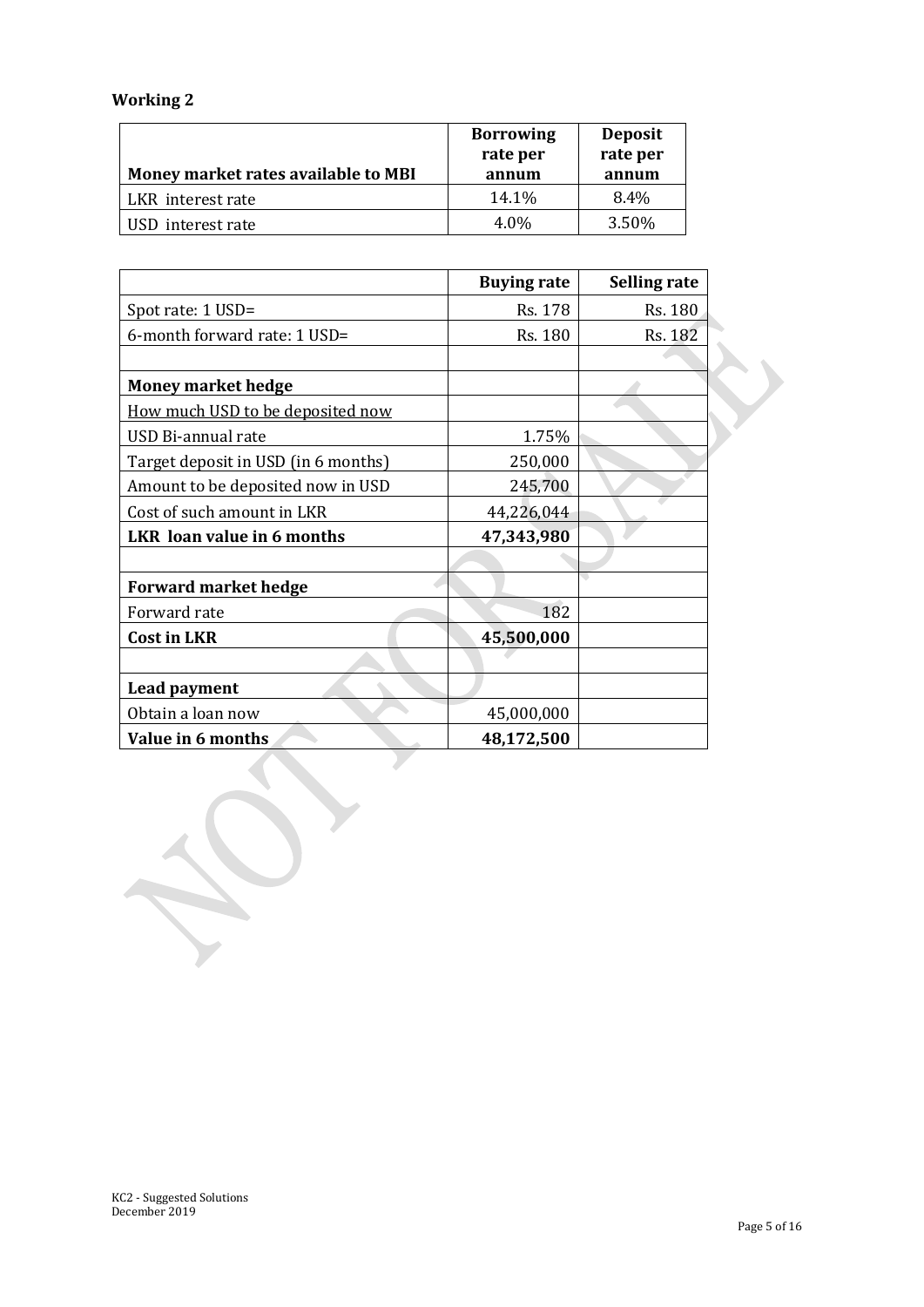#### **Answer 02**

| Relevant Learning Outcomes/s: 2.3/5.2.1/4.1.2         |  |
|-------------------------------------------------------|--|
| Study text reference: 230/234-236/449-452/327-342/329 |  |

(a) CAPM formula

| $Rf + \beta$ (rm – rf)                                   |
|----------------------------------------------------------|
| $9\% + 1.15(15\% - 9\%)$                                 |
| 15.9%                                                    |
| 5 million x Rs. 75 x 1.012<br>Rs. 379.5 million          |
| Rs. 60.34 million                                        |
| Rs. 439.84 million<br>$439.84 = 445.18$ million<br>0.988 |
|                                                          |

Expected share price = Rs. 445.18 million/5 million = Rs. 89.04 per share

#### (b)

Dessi Coco

|                       | Rs. million                                                     |                     |              |  |  |  |  |
|-----------------------|-----------------------------------------------------------------|---------------------|--------------|--|--|--|--|
|                       | <b>Current business</b>                                         | <b>South Africa</b> | <b>Total</b> |  |  |  |  |
|                       | <b>(Sri Lanka)</b>                                              |                     |              |  |  |  |  |
| Turnover              | 10,000                                                          | 1,500               | 11,500       |  |  |  |  |
| Profit before tax     | 3,500                                                           | 300                 | 3,800        |  |  |  |  |
| Tax                   | (490)                                                           | <u>(30)</u>         | (520)        |  |  |  |  |
| Profit after tax      | 3,010                                                           | 270                 | 3,280        |  |  |  |  |
| Dividends (40%)       | 1,204                                                           | 108                 | 1,312        |  |  |  |  |
| Value of the business | 1,312,000,000                                                   | 0.159               |              |  |  |  |  |
| Value per share       | = Rs. $8,251,572,327$<br>Rs. 8,251,572,327<br>$=$<br>90,000,000 |                     |              |  |  |  |  |
|                       | $=$ Rs. 91.68                                                   |                     |              |  |  |  |  |

(c) Value per share based on (b) above is Rs. 91.68. The value per share of Rs. 91.68 is greater than Mr. Perera's expected value per share of Rs. 89.04. Since there is a benefit of Rs. 2.64 per share, it is beneficial for Mr. Perera to retain his shares.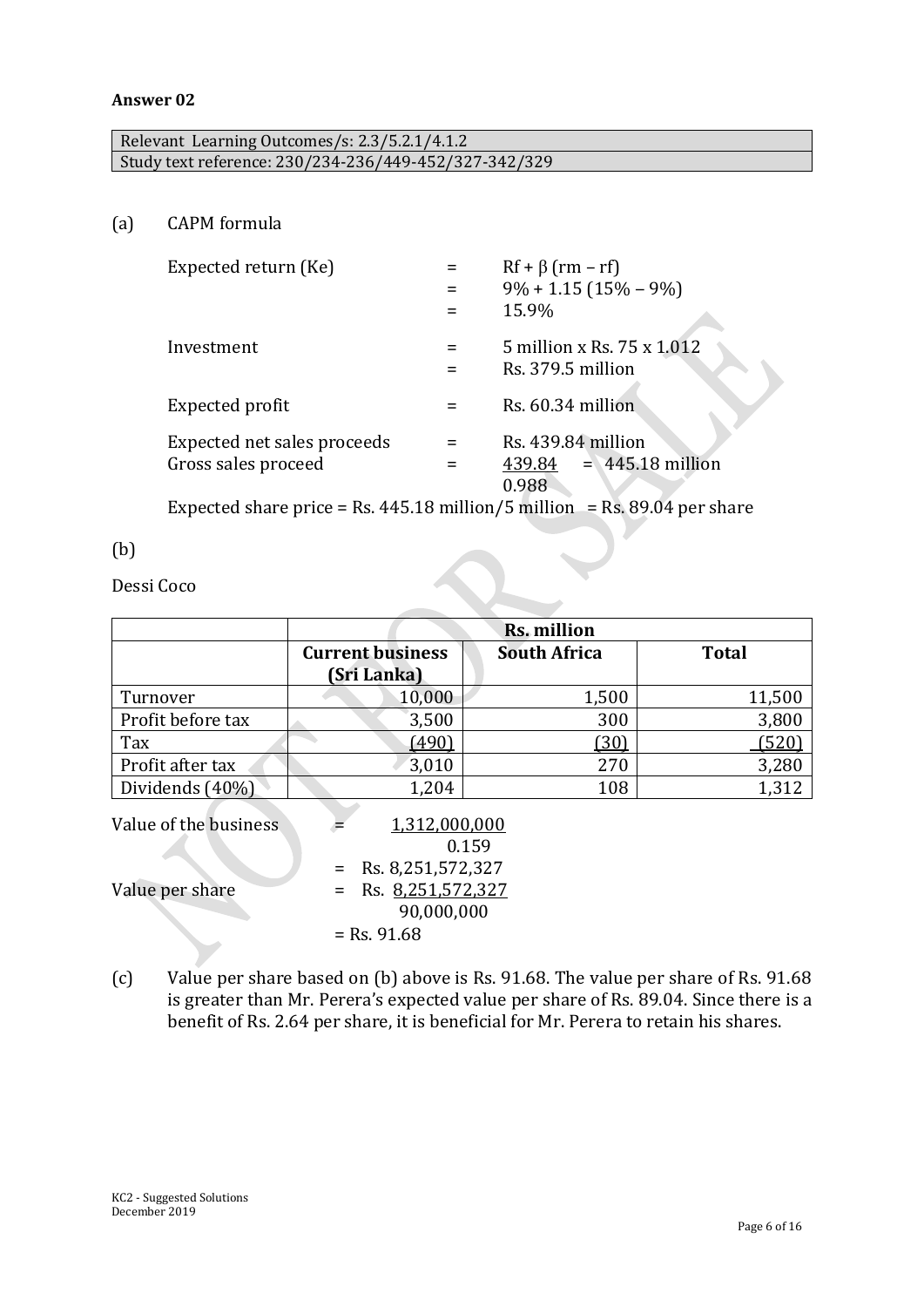| (d) |                                                | Y0          | $Y_1 - Y_7$ |
|-----|------------------------------------------------|-------------|-------------|
|     | Investment (Rs.)                               | (1,100,000) |             |
|     | Electricity bill savings (Rs.)                 |             | 240,000     |
|     | Operation and maintenance charge (Rs.)         |             | (11,000)    |
|     |                                                |             | 229,000     |
|     |                                                |             |             |
|     | Annuity $8\%$ $(1 - 10)$                       |             | 6.710       |
|     | PV of CFs                                      |             | 1,536,590   |
|     | Projected NPV                                  |             | Rs. 436,590 |
|     | The projects' discounted payback is around 6.3 |             |             |

#### **Alternatively, if a student has used a discount rate of 9%, marks should be given accordingly.**

The investment in the solar roof top is financially feasible.

Solar is relatively expensive due to limited sun hours. Hence investing in a good quality solar panel, location of the house, solar irradiation levels etc. will play a vital role. This also reduces the carbon foot print.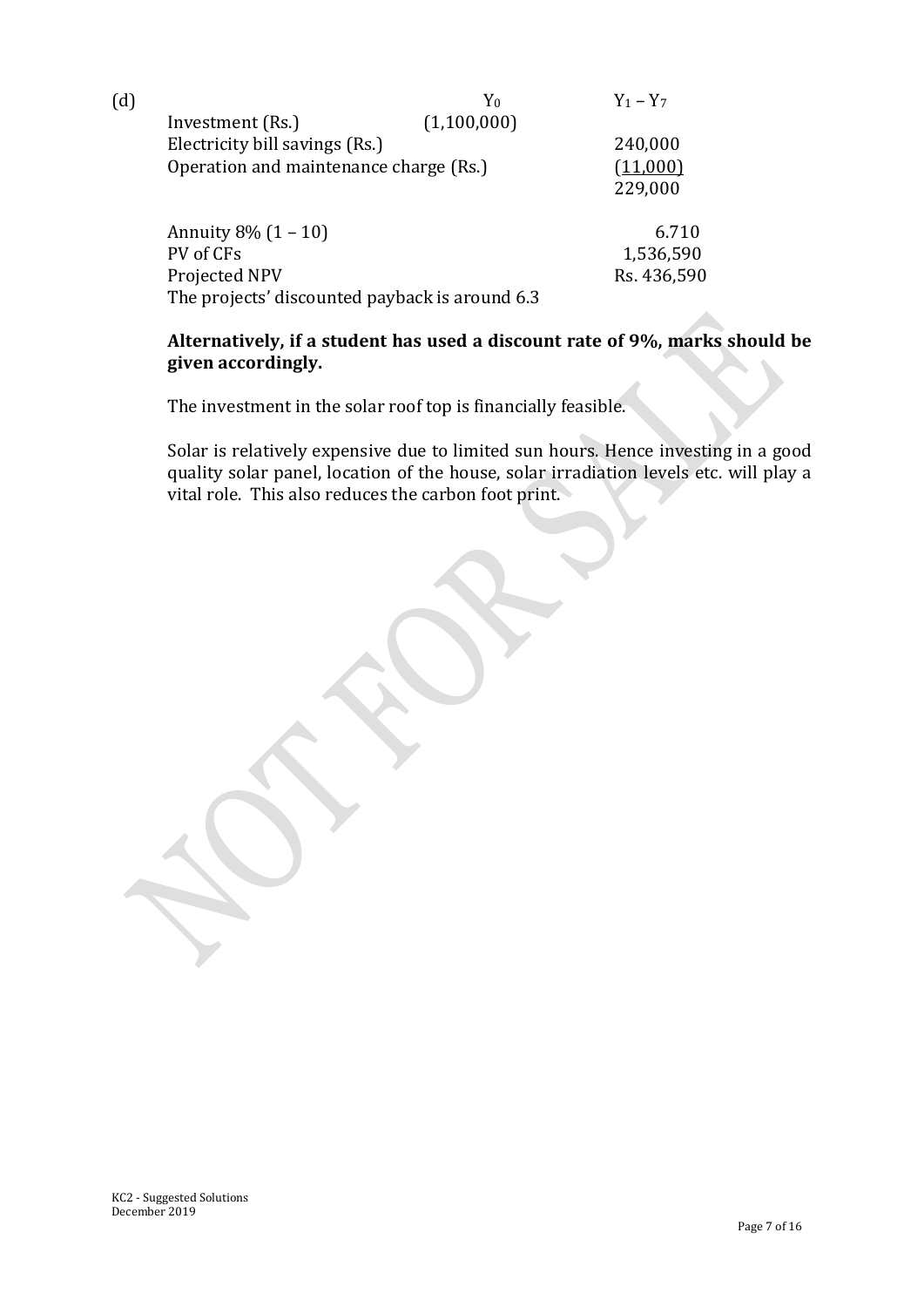#### **Answer 03**

Relevant Learning Outcomes/s: 5.2.1/4.1.2/2.3.2/2.6.3/6.2.2/4.1.1/1.1.3 Study text reference: 452-454/329/274/275/152/645/630-634/713/647/336/340/ 39-42/177

(a)

#### **MEMO**

From: Consultant

To: Mr. Jerad and Gayan

Subject: Analysis of exit timeline

This memo attempts to evaluate two options and provides the best option to maximize wealth.

Option 01: Dispose of the investment immediately and receive the proceeds over a period of 18 months.

Option 02: Value the business in 3 years post diversification and stabilization, and dispose of the investment then (i.e. 3 years from now)

#### **Option 01: Dispose of the investment immediately and receive the proceeds over a period of 18 months.**

The value of UEL needs to be calculated based on the free cash flow method as given below. This option gives a present value of Rs. 871.26 million.

|                                   |              | 2019/20                | 2020/21    | 2021/22    | 2022/23                                                    | 2023/24    |
|-----------------------------------|--------------|------------------------|------------|------------|------------------------------------------------------------|------------|
|                                   |              |                        |            | Rs. '000   |                                                            |            |
| Net finance costs                 |              | 565,500                | 610,000    | 595,565    | 570,765                                                    | 450,676    |
| Loss on biological assets         |              | 15,333                 | 8,500      | 5,500      | 4,500                                                      | 2,000      |
| Depreciation<br>and               |              | 73,500                 | 77,175     | 81,034     | 85,085                                                     | 89,340     |
| amortisation                      |              |                        |            |            |                                                            |            |
| Investment in fixed assets        |              | (127,600)              | (140, 360) | (154, 396) | (169, 836)                                                 | (186, 819) |
| Replanting cost                   |              | (126,000)              | (132, 300) | (138, 915) | (145, 861)                                                 | (153, 154) |
| Change in working capital         |              | (133, 750)             | (143, 113) | (153, 130) | (163, 850)                                                 | (175, 319) |
| Net change in investment,         |              |                        |            |            |                                                            |            |
| WC, Depreciation/                 |              | 266,983                | 279,903    | 235,657    | 180,805                                                    | 26,724     |
| amortisation                      |              |                        |            |            |                                                            |            |
| Earnings<br>after<br>interest     | 178,924      | 187,870                | 197,264    | 205,154    | 213,360                                                    | 221,895    |
| before tax                        |              |                        |            |            |                                                            |            |
| Tax expense                       |              | (52, 604)              | (55, 234)  | (57, 443)  | (59, 741)                                                  | (62, 131)  |
| <b>FCF</b>                        |              | 402,250                | 421,932    | 383,368    | 334,424                                                    | 186,488    |
| Terminal value                    |              |                        |            |            |                                                            | 2,134,253  |
|                                   |              | 402,250                | 421,932    | 383,368    | 334,424                                                    | 2,320,741  |
| Discounting factor WACC at        | 1            | 0.893                  | 0.797      | 0.712      | 0.636                                                      | 0.567      |
| 12%                               |              |                        |            |            |                                                            |            |
| PV                                |              | 359,209                | 336,280    | 272,958    | 212,694                                                    | 1,315,860  |
| PV of the company                 | 2,497,001    |                        |            |            |                                                            |            |
| <b>Investment in Subsidiaries</b> | 1,500,000    |                        |            |            | On the assumption that the BV and the NRV of investment in |            |
|                                   |              | subsidiary remain same |            |            |                                                            |            |
|                                   | 3,997,001    |                        |            |            |                                                            |            |
| Less: Value of debt               | $-3,125,736$ |                        |            |            |                                                            |            |
| Value of the company              | 871,265      |                        |            |            |                                                            |            |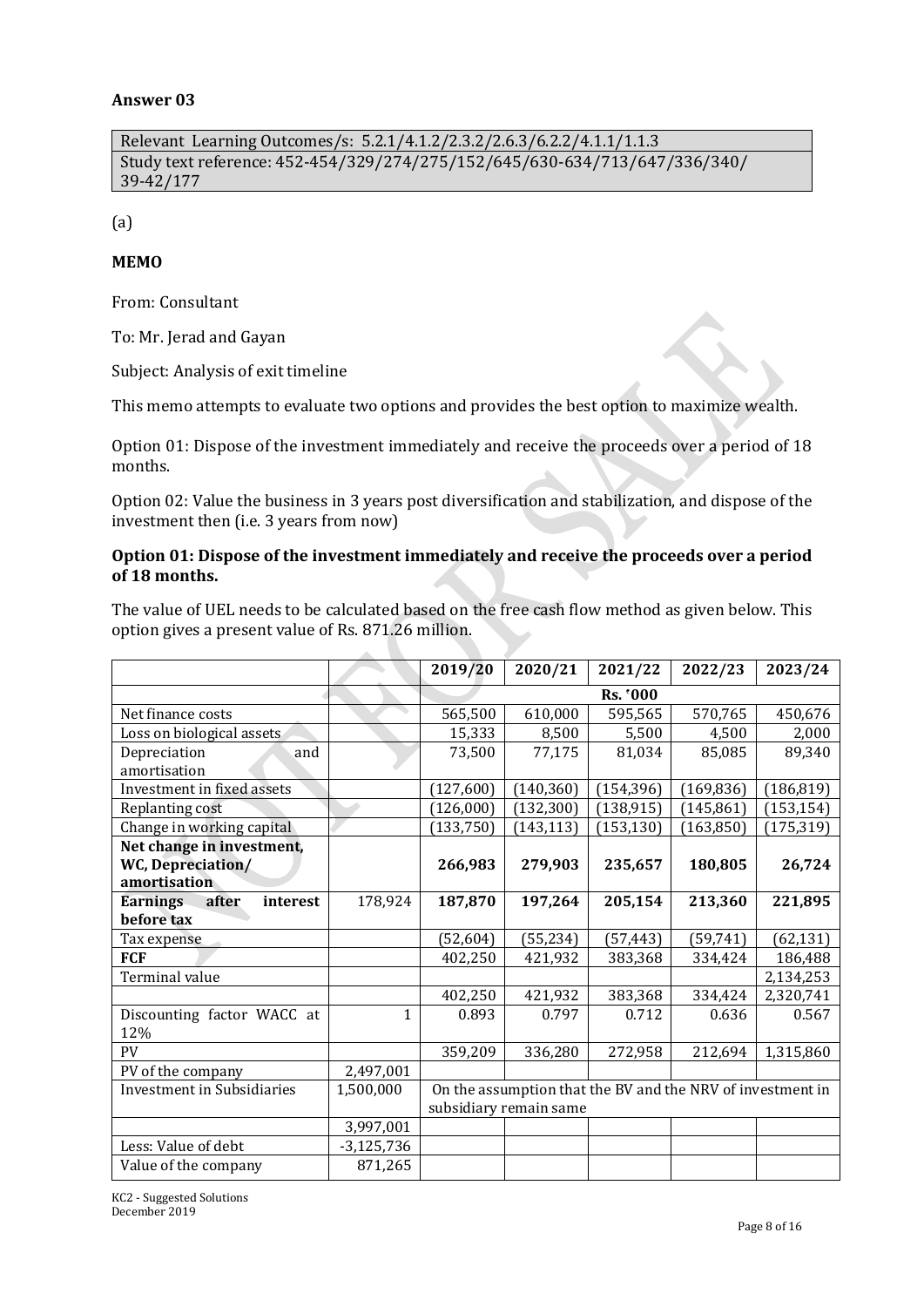The share ownership for Jerad and Gayan is limited to 60%. Therefore the total value attributable to them is calculated below, which amounts to Rs. 522.76 million with further Rs. 156.83 million added as a premium, totaling to Rs. 679.59 million.

| Ownership                 |     |                 |         |                   |                |
|---------------------------|-----|-----------------|---------|-------------------|----------------|
|                           |     | <b>Rs. '000</b> |         | Price with<br>30% | Premium<br>30% |
| Jerad De Silva            | 40% | 348,506         |         |                   |                |
| Gayan De Silva            | 20% | 174,253         | 522,759 | 679,587           | 156,828        |
| Mahen Zoysa               | 30% | 261,379         |         |                   |                |
| Secretary to the Treasury | 10% | 87,127          |         |                   |                |
|                           |     | 871,265         |         |                   |                |

The impact arising from the payment terms set by the buyer is evaluated below.

|                                        | <b>Note</b> | <b>Today</b> | 6 m     | 12 <sub>m</sub> | 18 <sub>m</sub> |
|----------------------------------------|-------------|--------------|---------|-----------------|-----------------|
|                                        |             |              | 1/3     | 1/3             | 1/3             |
|                                        |             |              |         | Rs. '000        |                 |
| Proceeds                               |             |              | 226,529 | 226,529         | 226,529         |
| Discounting factor - Bi annual<br>rate | 7.94%       |              | 0.926   | 0.858           | 0.795           |
| <b>NPV</b>                             |             | 584,471      | 209,875 | 194,445         | 180,150         |

| Effective rate | $= 16.5\%$  |
|----------------|-------------|
| $(1+r)^n - 1$  | $= 0.165$   |
| $(1+r)^2$      | $= 1.165$   |
| $1 + r$        | $= 1.07935$ |
| r              | $= 7.94\%$  |

Therefore the actual NPV is limited to Rs. 584.47 million.

**Note:** Personal discounting has been carried out at the market rate of return which is 16.5%.

#### **Option 02: Value the business in 3 years post diversification and stabilization, and dispose of the investment then**

The number of new shares to be issued will be calculated as shown below. Accordingly 11.538 million shares will have to be issued at Rs. 52 per share.

| <b>Shareholding structure</b>            |             |
|------------------------------------------|-------------|
| Equity capital (Rs.)                     | 600,000,000 |
| Price per share (Rs.)                    |             |
| No. of new shares issued to the investor | 11,538,462  |

This act would dilute the ownership of both Jerad and Gayan as given below.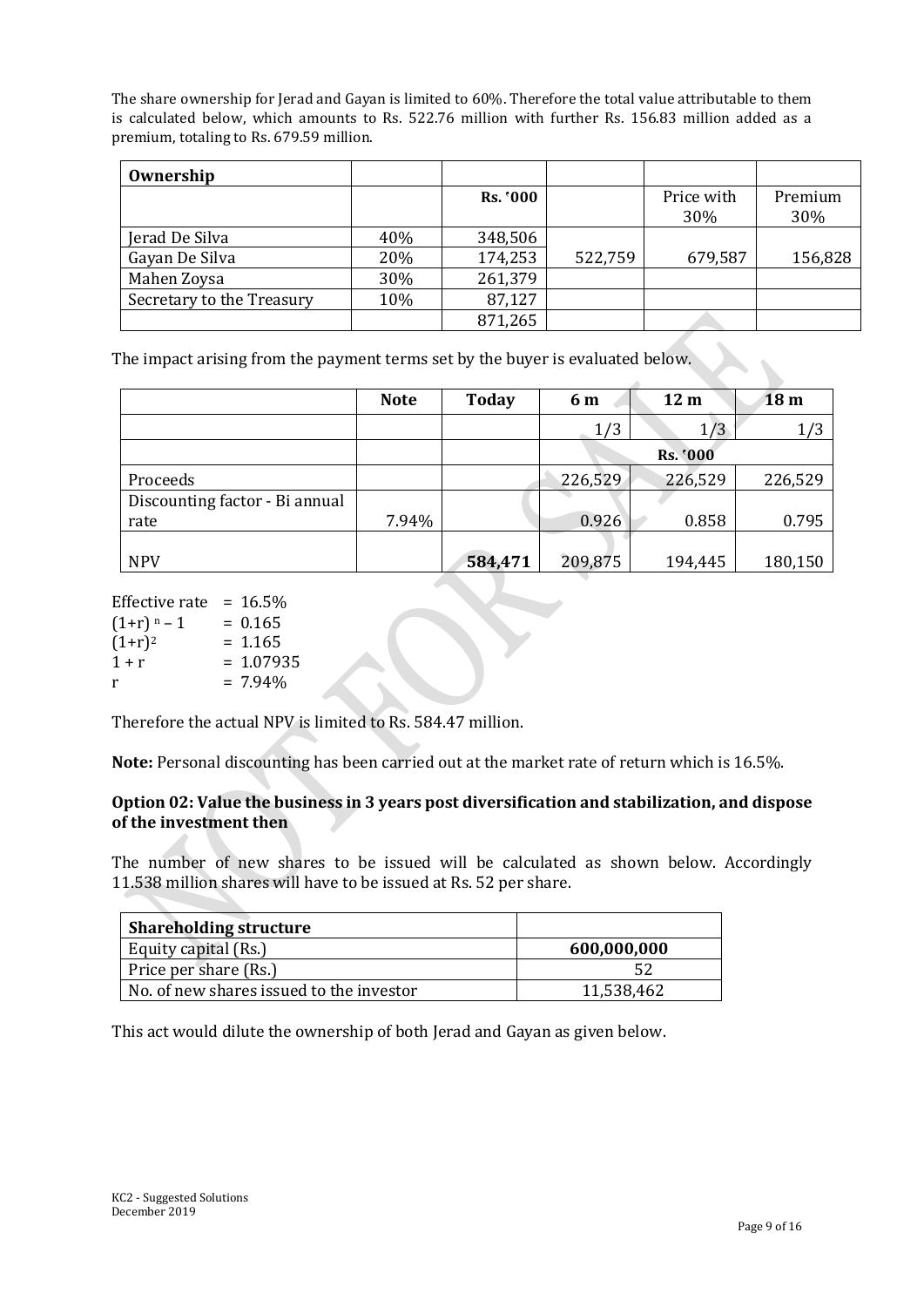|                           | <b>Before</b> | <b>No. of shares</b> | After the   | <b>No. of shares</b> |
|---------------------------|---------------|----------------------|-------------|----------------------|
|                           |               |                      | share issue |                      |
| Jerad De Silva            | 40%           | 16,000,000           | 31%         | 16,000,000           |
| Gayan De Silva            | 20%           | 8,000,000            | 16%         | 8,000,000            |
| Mahen Zoysa               | 30%           | 12,000,000           | 23%         | 12,000,000           |
| Secretary to the Treasury | 10%           | 4,000,000            | 8%          | 4,000,000            |
| New shareholder           |               |                      | 22%         | 11,538,462           |
|                           | 100%          | 40,000,000           | 100%        | 51,538,462           |

The new investment would let UEL achieve the initial forecast as presented in the pre-seen. The proposal is to list the company after three years. Therefore the subsequent valuation would happen 3 years from now by considering future cash flows as follows.

| <b>Year ended 31 March</b>                            |     | 2020 | 2021 | 2022         | 2023      | 2024       |
|-------------------------------------------------------|-----|------|------|--------------|-----------|------------|
|                                                       |     |      |      |              | Rs. '000  |            |
| Net change in<br>investment, WC, Dep/<br>amortisation |     |      |      |              | 180,805   | 26,724     |
| Profit before income tax                              |     |      |      |              | 325,240   | 553,015    |
| Tax expense                                           |     |      |      |              | (91, 067) | (154, 844) |
| FCF                                                   |     |      |      |              | 414,977   | 424,895    |
| Terminal value                                        |     |      |      |              |           | 6,373,419  |
|                                                       |     |      |      |              | 414,977   | 6,798,314  |
| Discounting factor at<br><b>WACC 12%</b>              |     |      |      |              | 0.893     | 0.797      |
|                                                       |     |      |      |              | 370,575   | 5,418,256  |
| PV of the company                                     |     |      |      | 5,788,831    |           |            |
| Add: investment in<br>subsidiary                      |     |      |      | 1,500,000    |           |            |
| Less: Value of debt                                   |     |      |      | $-2,813,000$ |           |            |
|                                                       |     |      |      | 4,475,831    |           |            |
|                                                       | 47% |      |      | 2,103,640    |           |            |
|                                                       |     |      |      |              |           |            |
| PV of the share<br>discounted at 16.5% Y3<br>value    |     |      |      | 0.632        |           |            |
|                                                       |     |      |      | 1,329,500.75 |           |            |

An additional point to consider is that proposed proceeds will be calculated, 3 years from now. Both Jerad and Gayan's portions have been discounted at the market rate of return.

#### **Conclusion:**

Option 1 would end up with a positive NPV of Rs. 584.47 million whereas the Option 2 would result in a positive NPV of Rs. 1,329.5 million. Based on financial evaluations it is advisable to go ahead with the proposed diversification initiative and get their share value realised at a point 3 years from now. It will get both Jerad and Gayan an incremental NPV of approximately Rs. 745.03 million.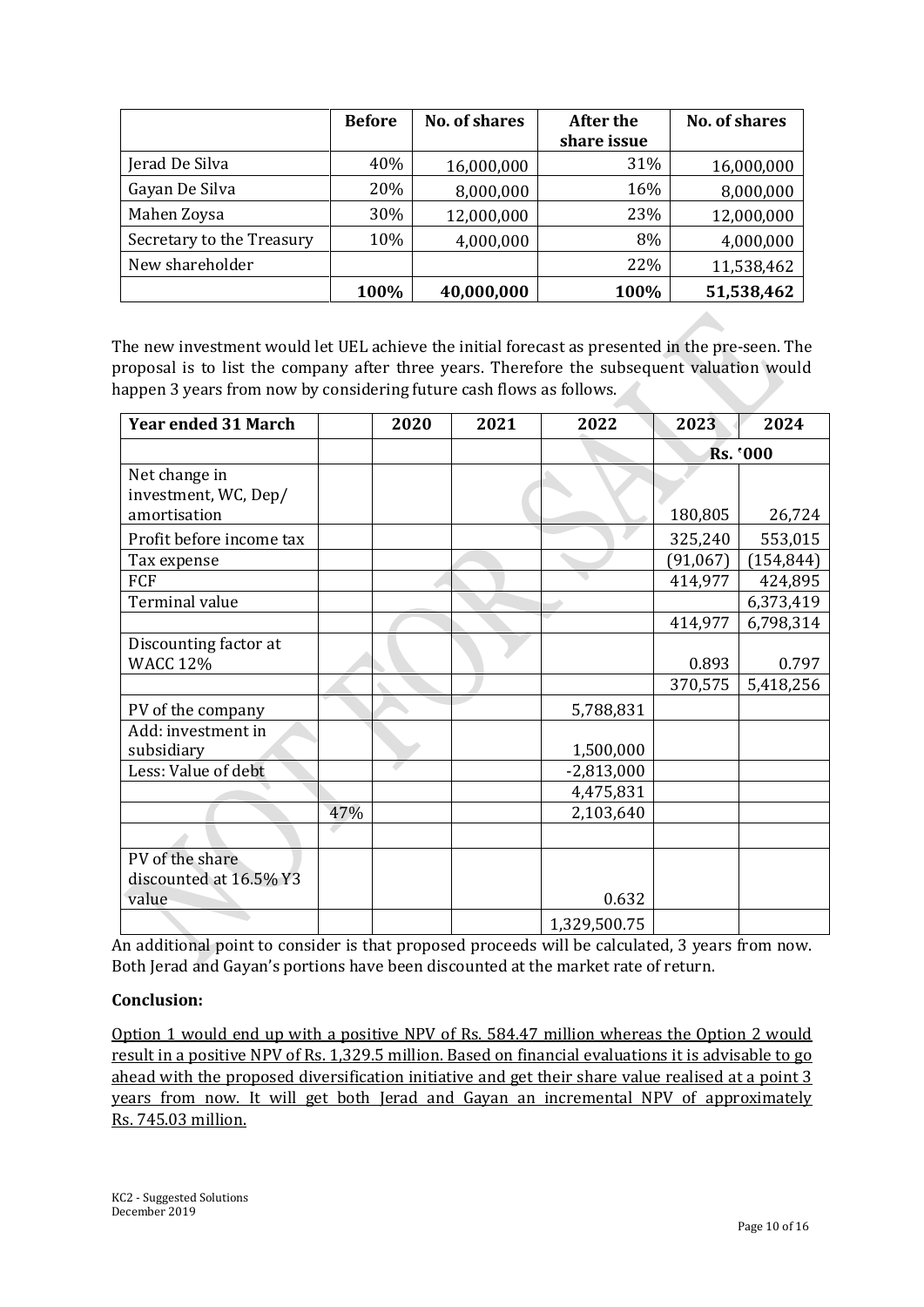#### **Working**

WACC and levered beta

#### **WACC calculation**

Capital structure

|        | Rs.000    | $\%$ | Cost   | <b>WACC</b> |
|--------|-----------|------|--------|-------------|
| Equity | 3,698,100 | 54%  | 12.17% | 6.60%       |
| Loans  | 3,125,736 | 46%  | 11.32% | 5.19%       |
|        | 6,823,836 |      |        | 11.8%       |

Approximately 12%

#### **Aggregate cost of debt**

|               | <b>Rs.'000</b> | Composition | <b>Cost before</b><br>tax | <b>Tax</b> | <b>Cost after</b><br>tax |
|---------------|----------------|-------------|---------------------------|------------|--------------------------|
| Debentures    | 1,420,000      | 45.4%       | 14.63%                    | 72%        | 4.78%                    |
| Term loans    | 1,250,000      | 40%         | 17%                       | 72%        | 4.89%                    |
| Distress loan | 200,000        | 6.4%        | 5%                        | 72%        | 0.23%                    |
| Leases        | 255,736        | 8.2%        | 24%                       | 72%        | 1.41%                    |
| Total         | 3,125,736      |             |                           |            | 11.32%                   |

| Cost of equity                |             |               |           |
|-------------------------------|-------------|---------------|-----------|
|                               | <b>Debt</b> | <b>Equity</b> |           |
| UEL Debt to equity ratio      | 3,125,736   | 3,698,100     | 6,823,836 |
|                               | 46%         | 54%           |           |
| <b>Target company</b>         |             |               |           |
| TT PLC company Debt to equity | 65%         | 35%           |           |
| <b>Beta</b>                   |             | 0.55          |           |

Levered beta Unlevered beta = Levered Beta /  $((1 + (1 - Tax rate) * (Debt / Equity)))$  0.55  $(1+(1-0.28)*(65/35))$ 0.55 2.34  $= 0.24$ Levered beta = Unlevered beta  $*(1 + (1 - Tax rate) * (Debt / Equity))$  $(0.24*((1+(1-0.28)*(45/55))))$ Unlevered beta= 0.38

KC2 - Suggested Solutions December 2019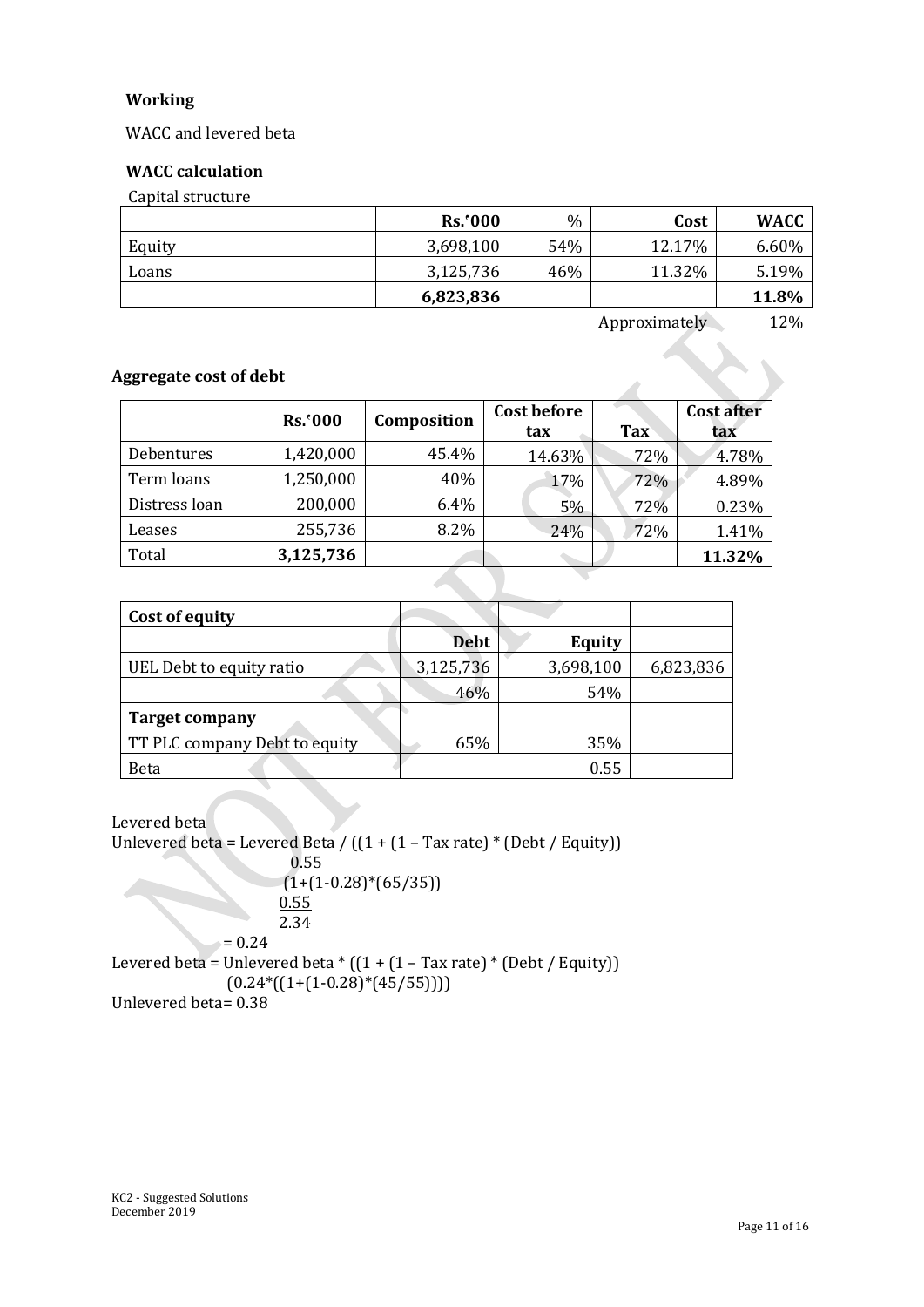| Risk free rate          | 9.5%   |
|-------------------------|--------|
| Market rate             | 16.5%  |
| Risk premium            |        |
| Required rate of return | 12.17% |
| Approximately           | 12.2%  |

| <b>Terminal value calculation</b> | Rs. '000  |
|-----------------------------------|-----------|
| Option 1                          |           |
| Year 2024 FCF                     | 186,488   |
| 2024/25 FCF                       | 192,083   |
| Growth                            | 3%        |
| <b>WACC</b>                       | 12.00%    |
|                                   | 2,134,253 |

| <b>Terminal value calculation</b> | Rs. '000        |
|-----------------------------------|-----------------|
| Option 2                          |                 |
| Year 2024 FCF                     | 424,895         |
| 2024/25 FCF                       | 446,139         |
| Growth                            | .5 <sub>%</sub> |
| <b>WACC</b>                       | 12.00%          |
| ТV                                | 6,373,419       |

 $\mathcal{L}_{\mathcal{A}}$ 

| <b>FCF Working</b> |              |            |            |                |            |            |
|--------------------|--------------|------------|------------|----------------|------------|------------|
|                    | <b>Note</b>  | 2019/20    | 2020/21    | 2021/22        | 2022/23    | 2023/24    |
|                    |              |            |            |                |            |            |
|                    |              |            |            | <b>Rs.'000</b> |            |            |
| Additions          | 10% increase | (127, 600) | (140, 360) | (154, 396)     | (169, 836) | (186, 819) |
| Replanting cost    | 5% increase  | (126,000)  | (132, 300) | (138, 915)     | (145, 861) | (153, 154) |
| Depreciation       |              |            |            |                |            |            |
| and                | 5% increase  |            |            |                |            |            |
| amortisation       |              | 73,500     | 77,175     | 81,034         | 85,085     | 89,340     |
| Change in          | 7% increase  |            |            |                |            |            |
| working capital    |              | (133, 750) | (143, 113) | (153, 130)     | (163, 850) | (175, 319) |
|                    |              | (313, 850) | (338, 598) | (365, 408)     | (394,460)  | (425, 952) |
|                    |              |            |            |                |            |            |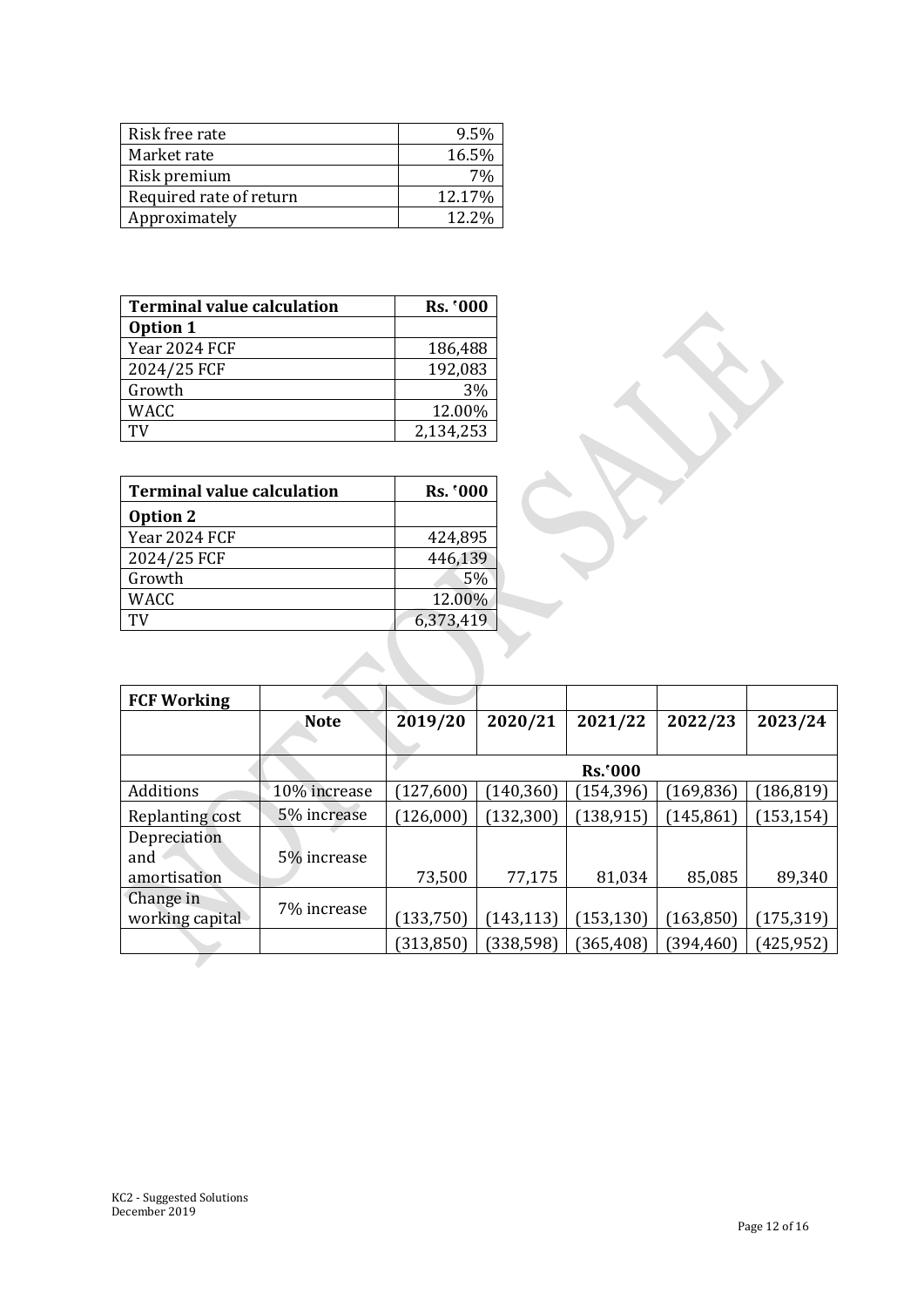#### (b) (i)

#### **Relevance of the note on Dragon Air (DA) to UEL**

DA had tried to hedge one of its prime inputs that was being used in providing airline service. The market price of oil seemed to be volatile and on the higher side. They had managed to keep it low by using forward contracts through negotiation. Similar to this ABC consultants is now providing some food for thought.

- One of the main inputs that a plantation company would heavily use is fertilisers. Management should explore the volatility in prices and its ability to hedge, if they can predict the price movements in the future.
- On the other hand UEL can focus on the price volatility of tea that is being sold overseas. In the event UEL is anticipating large variations in price, they can negotiate forward contracts to hedge the risk of an unplanned price drop.

#### (ii) **The interpretation of the** *profit recorded from a long position*

DA had been able to gain an amount equal to 0.4 million USD by keeping a long position in a covered hedge arrangement. This means that the price had gone up by the end of April as DA predicted. The quantum of increase can be calculated as given below.

Savings from 1 gallon:  $400,000/2,000,000 = 0.2$  USD.

This means that the price had actually gone up to USD 2.3 by end of April 2019. But they had been able to purchase at 2.1 USD per gallon.

Had the forward contract not been made, DA would have spent 0.4 million USD more in buying 2 million gallons of oil.

#### (iii) **Meaning of commodity market risk mitigation with the help of futures market**

One of the other places to hedge commodity market is the "Commodity Futures Market". Unlike forward contracts the futures market is a regulated market, with more liquidity. Most commodities could be hedged using the futures market examples being oil, meat and gold. ABC consultants may be referring UEL to look to the futures market, to hedge its price, similar to other such commodities on the assumption that tea is also a commodity that can be hedged, as with any other commodity.

#### (iv) **The possibility of using tea futures in hedging commodity price risks for the next 5 years.**

The possibility of hedging tea as a commodity is limited due to many reasons. Firstly, we have not seen tea being traded in futures similar to coffee or cocoa. There could be many reasons, but one important reason may be that tea is a product that is highly segmented. Building up an index for tea would be a challenging task. Also the taste of tea is not within the control of the manufacturer entirely, as the product taste may vary due to many reasons, especially the weather. There is no large and popular futures market for tea at the moment. Also it would be impossible to hedge the commodity price risk for five years, even with forward contracts.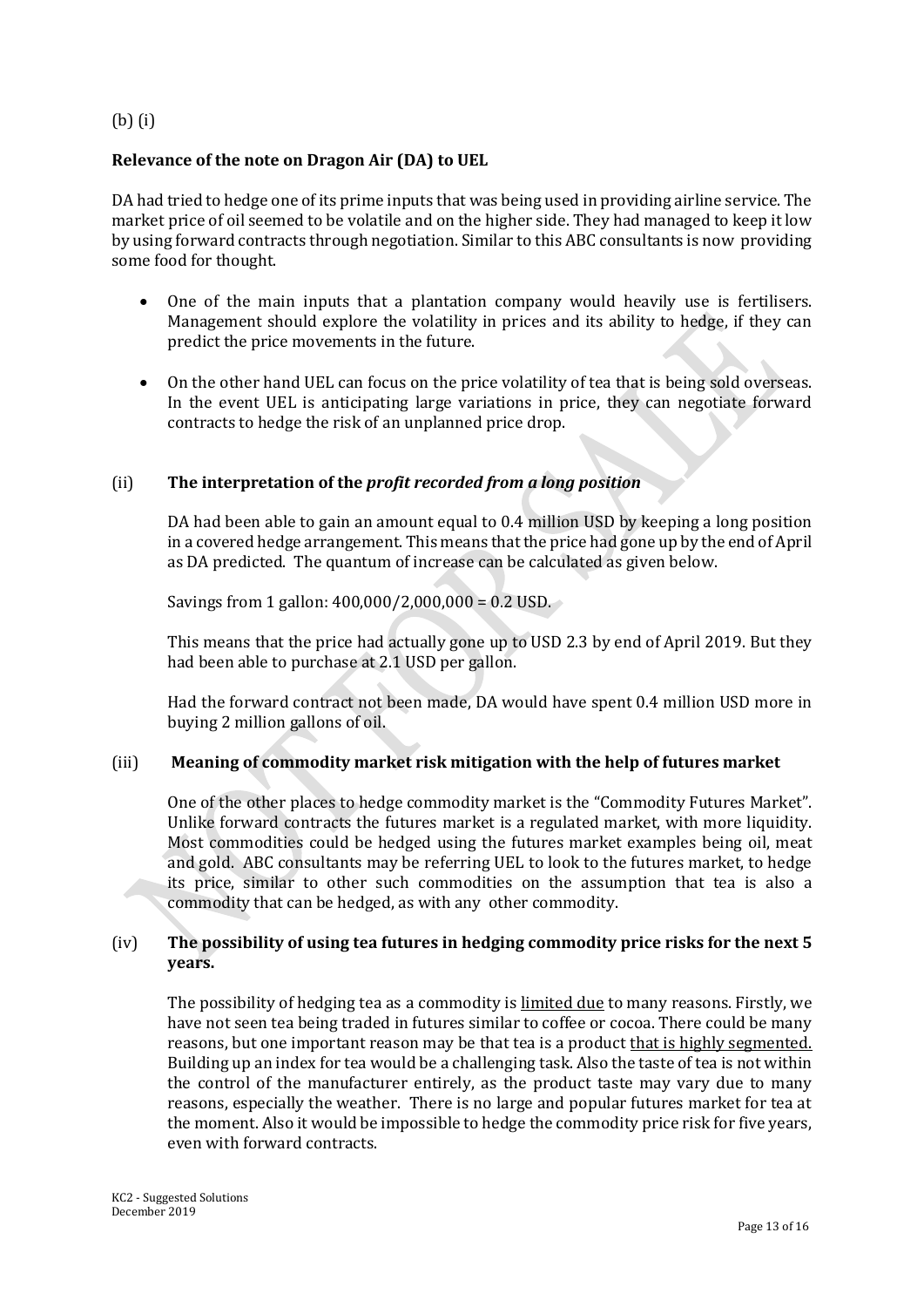(c)

**Change in interest rates** – The opinion of economists on this subject matter would vary but the broadly accepted logic is that reduced interest rates would discourage money lending and that it would rather encourage consumption.

However it's doubtful if this expected move would benefit UEL, as the company sells low value consumable products already, and also plans to sell electricity, which is also similar in nature.

However there could be some relevance as summarized below.

- 01. The new investor would find it encouraging to come forward with equity investment while the lending rates are low. The impact on 600 million at 3% is about 18 million per year
- 02. The cost of debt may come down if the trend is going to set in the long run, and the company is able to renegotiate bank interest rates. The company operated with approximately 3 billion worth of debt in year 2019.
- 03. This will also have a positive effect on OD interest costs. It is important to mention that total interest costs of UEL are on the higher side (Rs. 500 million in year 2019).

The lower levels of interest rates would indicate a more stable macro business environment, in addition to all of the above.

#### **Inflation rate**

Less volatile inflation forecasts imply that budgets prepared for future years would stand without risk of variation. UEL should however, discuss with the future investor, the achievability of budgets.

Conversely the company would be restricted in its ability to alter prices and thereby improve profitability. However, the nature of the product is such that no excessive profits can be charged unless there is significant value addition. Therefore the company has little flexibility here too.

This is advantageous to both Jerad and Gayan, as they could predict better value for money in the event they try to liquidate their assets in 3-4 years from now.

The company would not be really worried about capital expenditure as they will fall due immediately.

#### **Taxation**

This is a significant element to consider before making a decision regarding the new investment in a hydro plant which would put UEL in a tight position due to the reasons given below.

It will lead the company into a liquidity trap with higher operating leverage. Unfortunately the future sales will be dependent on government policy decisions (i.e. unit rates could be decided by the government).

Most importantly, the possibility of higher taxes would negatively impact predicted NPV forecasts.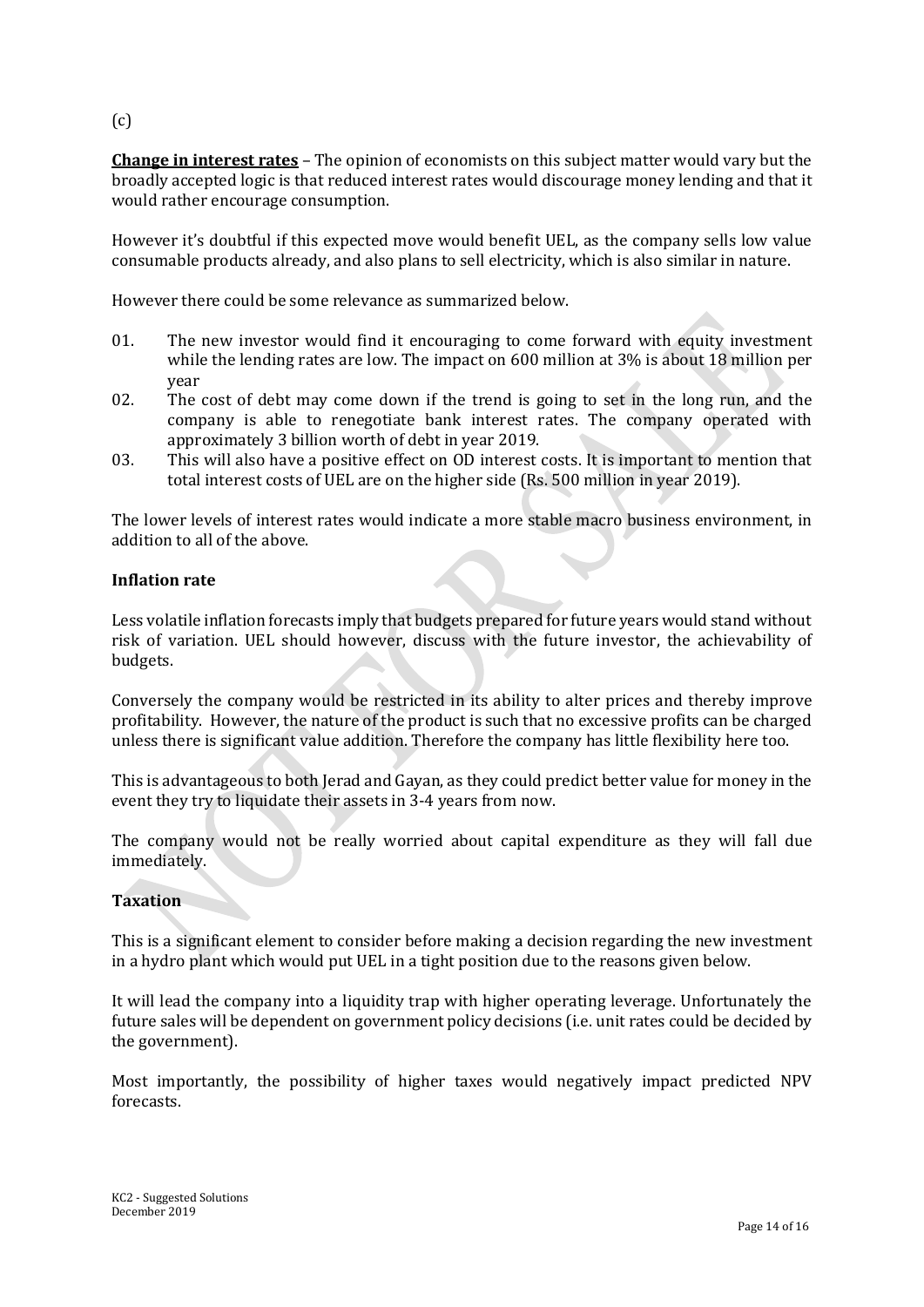#### (d)

The shape of the yield curve as presented by the economist is named as "Normal Upward Sloping Yield Curve". This is the most common type of yield curve. However, the predictability is low as we move forward on the time horizon. The reasons given below spell out the shape of the yield curve.

Liquidity preference theory: Investors have a natural preference for more liquid assets. Therefore they need extra compensation in the form of enhanced yield if they are to invest in longer term.

On the other hand when we look at the table it's clear that the yields offered by CBSL 1 month ago compared to 6 months ago are much lower. This is a result of Expectation theory.

Expectation theory suggests that the shape of the yield curve reflects the expectation of future interest rates. Hence, if the yield curve becomes steeper, this would indicate that interest rates are likely to rise, whereas if the yield curve becomes less steep, this would indicate that interest rates are likely to decline.

In theory, the slope would not trend downwards even if the interest rates are expected to fall simply due to Liquidity Preference Theory.

#### **Conclusion**

The yield curve does not show a deep slope. This means that interest rates are expected to fall.